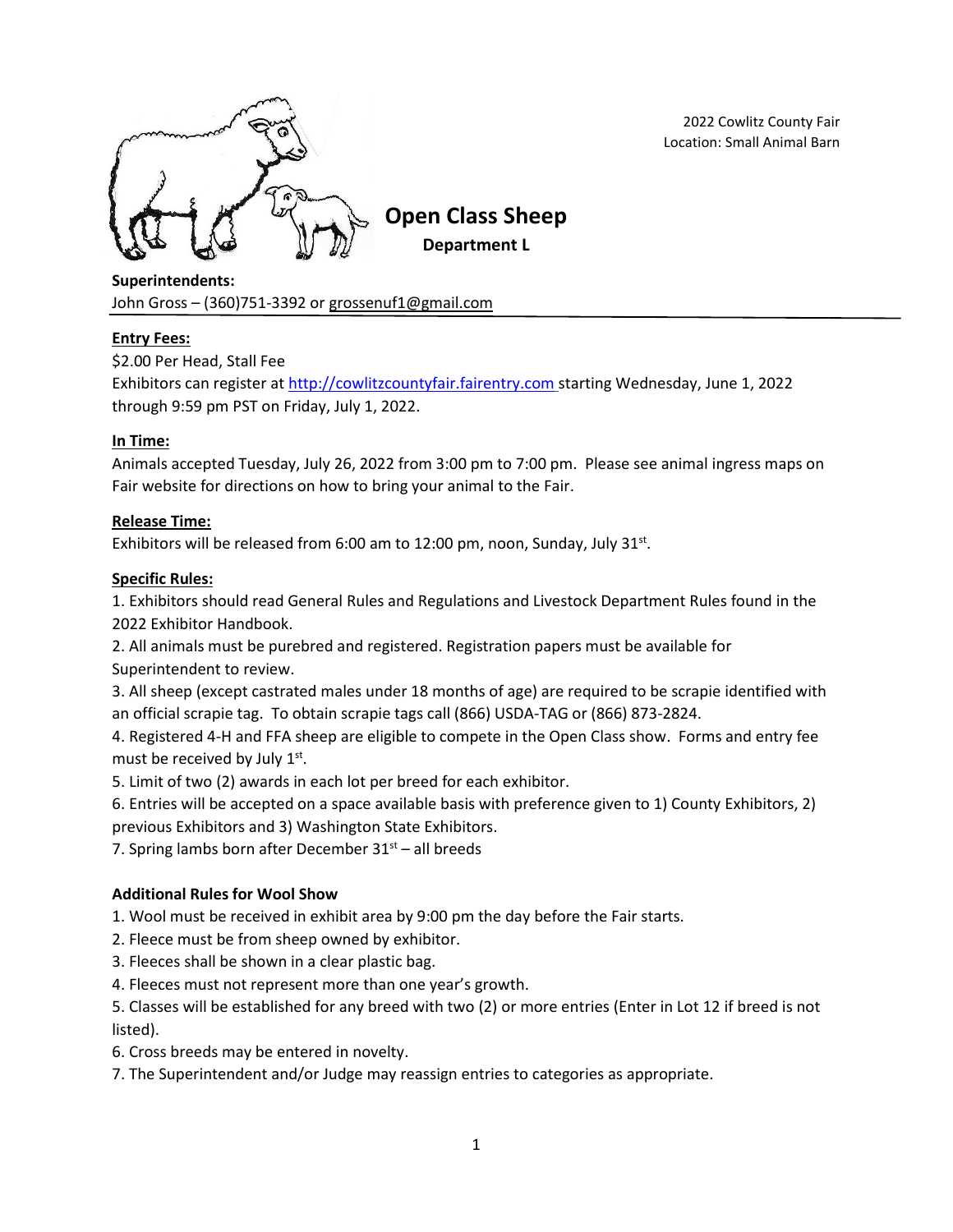8. Fleeces must be picked up at the time sheep are released. Superintendent is not responsible for any remaining fleeces.

9. 4-H/FFA fleeces are eligible to exhibit in open class.

#### **Show Schedule:**

Thursday, July 28, 2022 at 11:30 am – 4-H/FFA Sheep Showmanship & Type, followed by Open Class Sheep

#### **Herdsmanship Scorecard:**

| Animals - Arrangement, Tying, Cleanliness and Grooming, Bedding, Regularity of      |        |      |
|-------------------------------------------------------------------------------------|--------|------|
| Feeding                                                                             |        | 20%  |
| Stalls – Arrangement of Equipment and Supplies, Cleanliness of Equipment, Supplies, |        |      |
| <b>Stalls and Alleys</b>                                                            |        | 20%  |
| Display Effects - Decorations, Signs, Stall Cards                                   |        | 20%  |
| Exhibitor - Appearance, Attitude, Courtesy, Skill                                   |        | 20%  |
| <b>Educational Value of Exhibit</b>                                                 |        | 20%  |
|                                                                                     | Total: | 100% |

#### **Premiums:**

| Division A: | $1st = $12.00$    | $2nd = $9.00$  | $3^{rd} = $7.00$  | $4^{th} = $5.00$        |
|-------------|-------------------|----------------|-------------------|-------------------------|
| Division B: | $1st = $18.00$    | $2nd = $13.00$ | $3^{rd} = $10.00$ | $4^{\text{th}} = $8.00$ |
| Division C: | $1^{st}$ = S10.00 | $2nd = S8.00$  | $3^{rd} = S6.00$  | $4^{th} = $4.00$        |
| Division D: | $1st = $30.00$    | $2nd = $25.00$ | $3rd = $20.00$    | $4^{th}$ = \$15.00      |

#### **Special Awards:**

Champion Ram (Each Breed) – Rosette Reserve Champion Ram (Each Breed) – Rosette Champion Ewe (Each Breed) – Rosette Reserve Champion Ewe (Each Breed) – Rosette Supreme Champion Ram – Rosette Supreme Champion Ewe – Rosette Champion White Fleece – Rosette Champion Natural Color Fleece – Rosette Champion Ram Fleece – Rosette Supreme Fleece (Overall) – Rosette Reserve Supreme Fleece (Overall) – Rosette Superintendent's Award - Rosette

#### **Division A: BREEDING ANIMAL**

**Classes:** *Use the Lots Immediately Following*

- 1. Border Cheviot
- 2. Columbia
- 3. Montadale
- 4. Dorset
- 5. Hampshire
- 6. Lincoln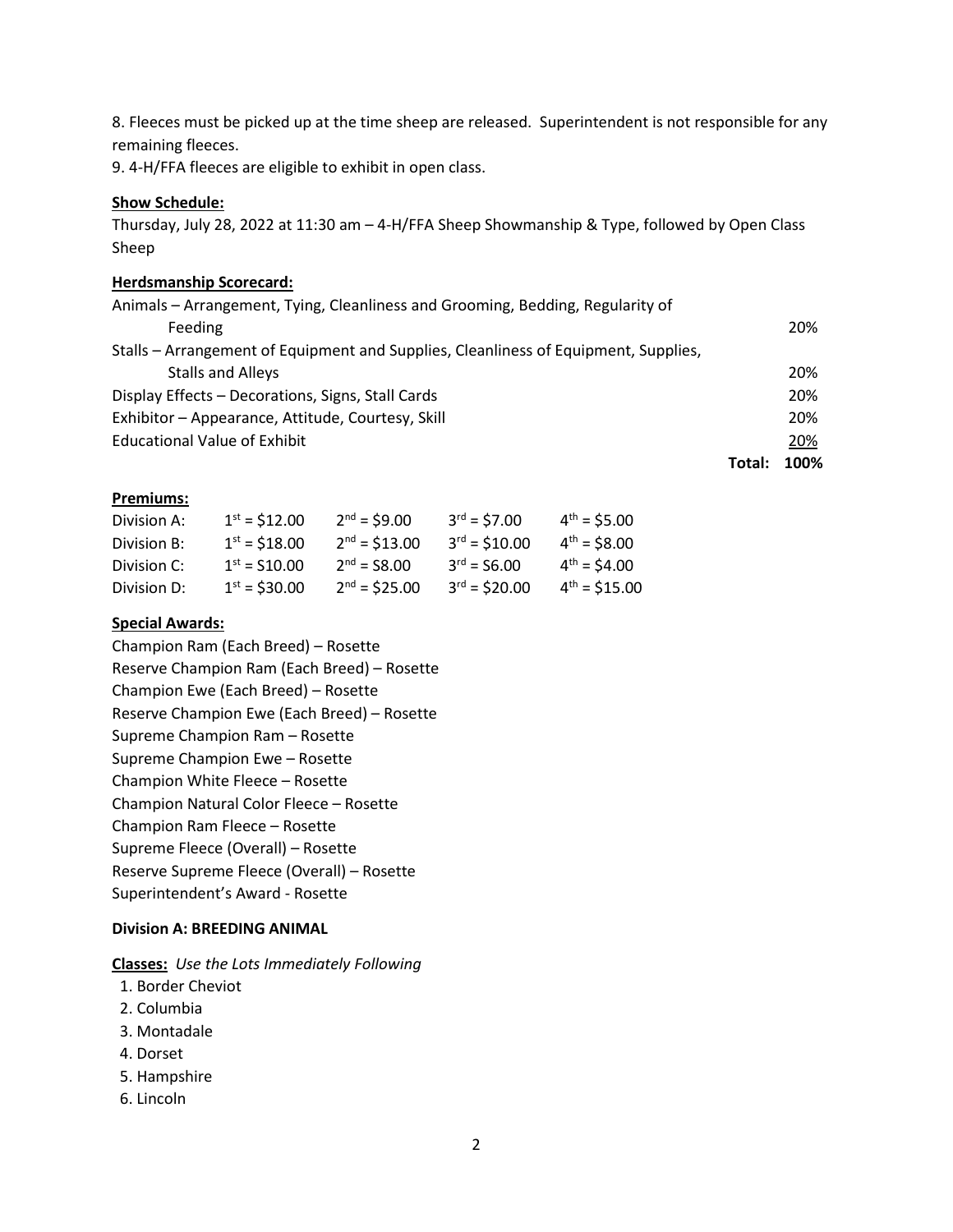- 7. North Country Cheviot
- 8. Romney
- 9. Scottish Blackface
- 10. Southdown
- 11. Suffolk
- 12. Natural Colored Romney
- 13. Other Breed (please specify)
	- **Lots:**
	- 1. Yearling Ram
	- 2. Fall Ram Lamb
	- 3. Spring Ram Lamb
	- 4. Yearling Ewe
	- 5. Fall Ewe Lamb
	- 6. Spring Ewe Lamb
	- 7. Pair of Yearling Rams
	- 8. Pair of Ram Lambs
	- 9. Pair of Yearling Ewes
	- 10. Pair of Ewe Lambs

**Division B: GROUP LOTS** – *All Animals in Group Classes Must be Bred and Owed*

# **Classes:**

- 1. Get-of-Sire Four (4) animals, any age, same sire
- 2. Young Flock Ram lamb, two (2) ewe lambs
- 3. Flock One (1) Ram, two (2) yearling ewes, two (2) ewe lambs
- 4. Best Pair One (1) ram, one (1) ewe

### **Division C: WOOL SHOW**

### **Classes:**

1. Fleece – *Use the Lots Immediately Following*

**Lots:**

- 1. Corriedale
- 2. Hampshire
- 3. Romney
- 4. Suffolk
- 5. Dorset
- 6. Southdown
- 7. Oxford
- 8. Montadale
- 9. Columbia
- 10. Scottish Blackface
- 11. Natural Color Romney
- 12. Other Breeds (List Breed)
- 13. Novelty Fine
- 14. Novelty Medium